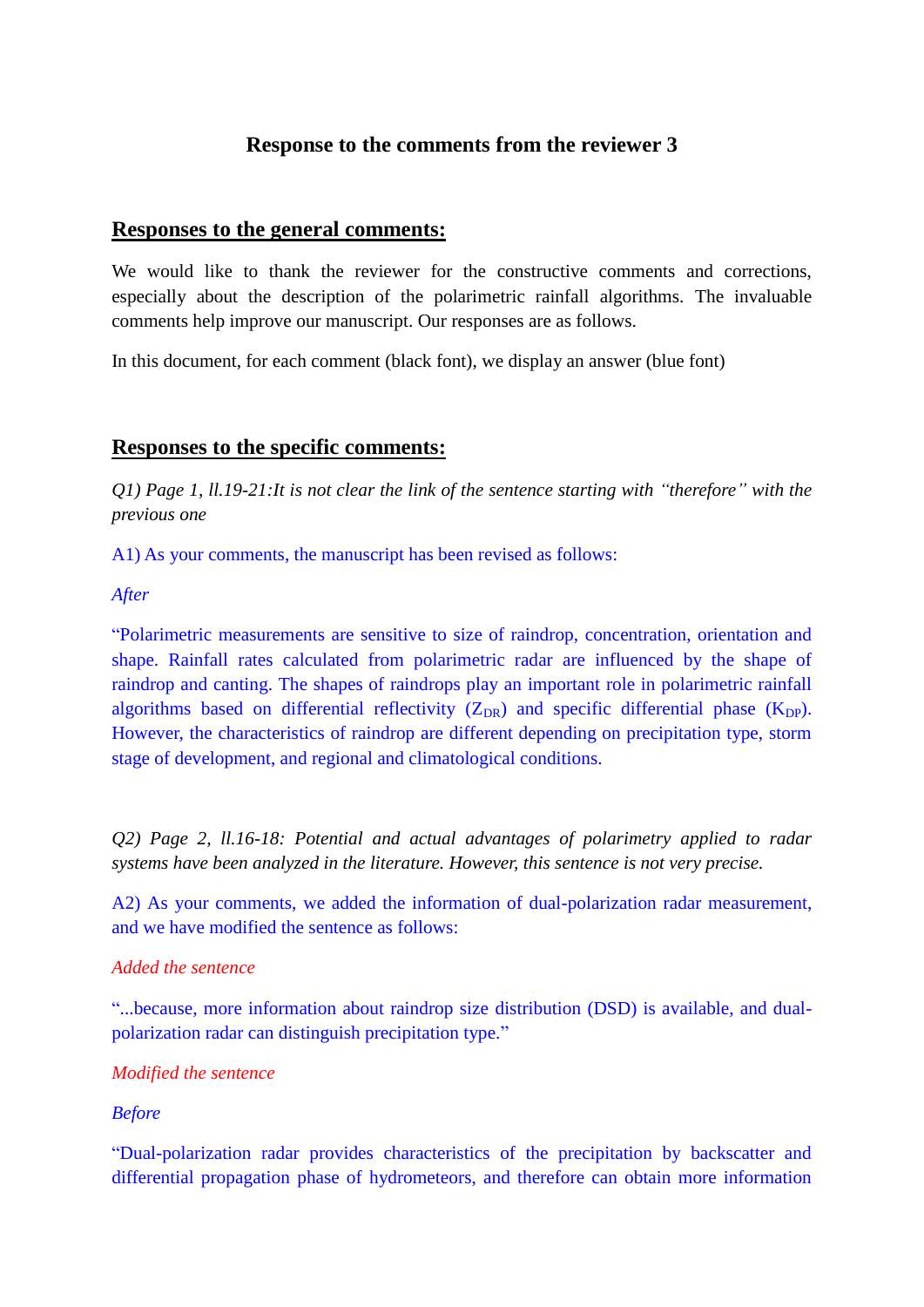about DSD"

#### *After*

"Dual-polarization radar provides characteristics of the precipitation by backscatter and differential propagation phase of hydrometeors and therefore can reveal uncertainty of rainfall estimation resulting from DSD variability"

*Q3) Page 2, ll.20-21: Dual polarization rainfall algorithms used K<sub>DP</sub> or combinations of Zh, Zdr, and KDP.* 

A3) The manuscript has been revised as follows:

*After*

"Therefore, dual-polarization rainfall algorithms used  $K_{DP}$  or combinations of  $Z_H$ ,  $Z_{DR}$ , and  $K_{DP}$  are better than using reflectivity factor only."

*Q4) Page 2, ll.24-25: This is wrong: maybe "allowing correct interpretation of polarimetric measurements in rain" or "an important feature of rain microphysics".*

A4) The sentence on ll.24-25 ("This is because…of the rain") is misleading, so it was excluded from the paper. Instead, we added the following sentence

### *Added sentence*

"Polarimetric radar measurements are sensitive to the DSD properties such as diameter, concentration, orientation, and shape. Rainfall rates derived from polarimetric radar measurements are affected by the mean shape of raindrops and canting (Brandes et al., 2002).

*Q5) Page 2, ll.26-28: Authors should cite also more recent work on the drop-shape topic.*

A5) As your comments, we added the recent reference (Brandes et al., 2002; Thural and Bringi, 2005; Marzuki et al., 2013)

*Q6) Page 3, ll.1-3: "Thus,.."Again, I do not see how this conclusion follows from the previous sentence.*

A6) As your comments, we have modified the manuscript.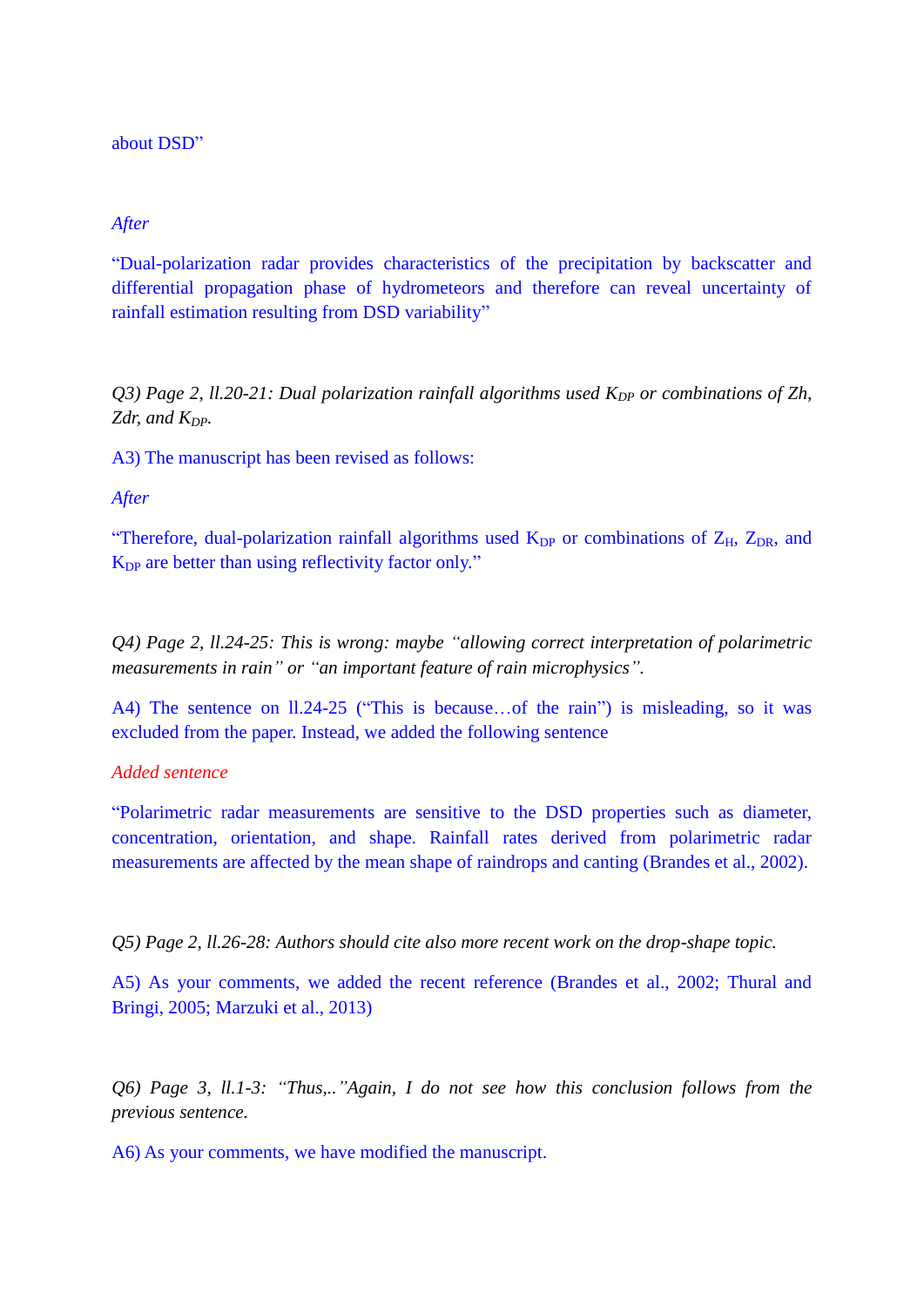#### *After*

"However, they are not frequently studied in Korea. Therefore, the shape of raindrop and polarimetric rainfall algorithm reflecting rainfall characteristics of the Korean peninsula studies are necessary to improve rainfall estimation."

*Q7) Page 3, ll.14-17: Cited studies by Goddard et al. aimed at demonstrating the inadequacy of the Pruppacher and Beard shape-size relation.*

A7) Goddard et al. (1982) suggest that the raindrop axis ratio relation from Pruppacher and Beard (1973) needs careful consideration. But, the overall agreement between the radar and disdrometer measurements was generally good.

*Q8) Page 3, ll.19: Formulation of self-consistency by Gorgucci et al. (1992) was based on Zh, ZDR and KDP and not on Zh-KDP.*

A8) The calibration bias of radar reflectivity is calculated from the comparison of measured  $\Phi_{DP}$ <sub>obs</sub> with calculated  $\Phi_{DP}$ <sub>cal</sub> derived from  $Z_h$  using the  $Z_h$ -K<sub>DP</sub> self-consistency relationship as following procedure (Lee and Zawadzki 2006).

- 1. Select the rain region to avoid the ground echoes and bright band contamination.
- 2. Calculate the  $K_{DP}$  at the rain region from the observed  $Z_h$  using the  $Z_h$ -K<sub>DP</sub> relationship
- 3. Calculate  $\Phi_{DP \text{cal}}$  by integrating the calculated  $K_{DP}$  along the ray.
- 4. Find  $\Phi_{DP}$ <sub>obs</sub> measured in the same ray.
- 5. Calculate the calibration bias by comparing  $\Phi_{DP\cal{O}}_{\text{cal}}$  and  $\Phi_{DP\cal{O}}_{\text{obs}}$ .

Lee, G., and Zawadzki, I.: Radar calibration by gage, disdrometer, and polarimetry: Theoretical limit caused by the variability of drop size distribution and application to fast scanning operational radar data, J. Hydrol., 328, 83-97, 2006.

*Q9) Page 3, ll.21: A recent paper by Chandrasekar et al. (2015) is more appropriate and update than Atlas et al. (2002).*

A9) I appreciate your advice, after examining Chandrasekar et al. (2015), I'll consider your suggestion.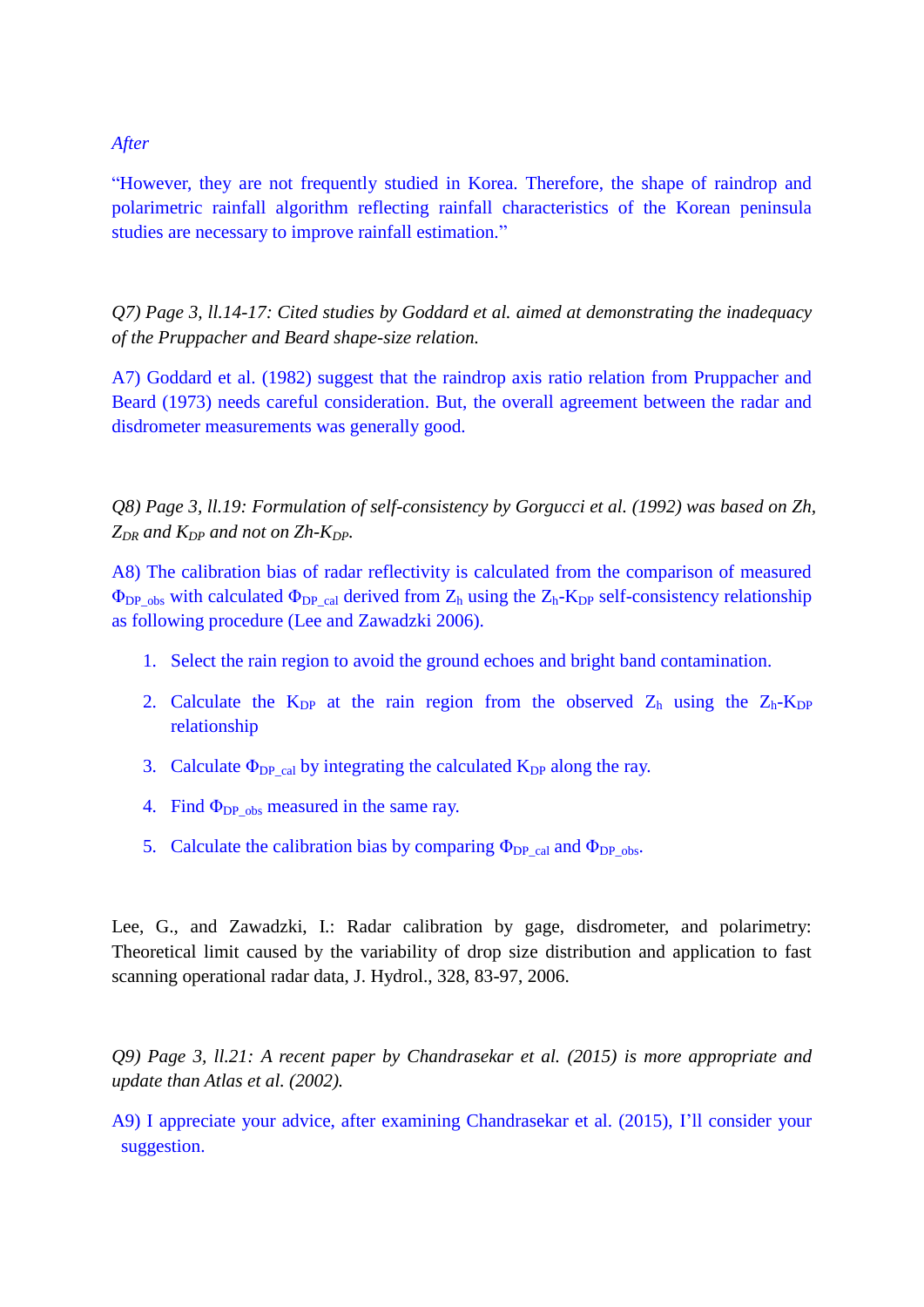*Q10) Page 3, ll.24: Replace "four" with "three"*

A10) we change "four" to "three"

*Q11) Page 4, ll.20: Please add the height ASL of the radar*

A11) Sea level of antenna of BSL radar is 1,085 m, we added the ASL of radar.

*Q12) Page 5, ll.1-2: A 0-deg elevation allows small distances between measurements aloft and ground measurements. For most installations measurements collected at such small elevation angles are prone to effects of nearby obstacles. Please demonstrate that for the Bislan radar, this elevation does not implies beam blocking/ground clutter effects or that they are negligible.* 

A12) 2DVD data are ground measurements and radar data are volume measurements. To compare polarimetric radar parameters, it is necessary to minimize the influence of height difference of 2DVD and radar, and effect by ground. If using high elevation, we can avoid effects from beam blocking and ground echoes on the measurements, however, this elevation is a very great difference in measurement height. Figure 1 show beam path of the BSL radar and 2DVD location. The 2DVD is located about 22.3 km (17°) away from the BSL radar. The 0.0° PPI radar data can avoid effect from beam blocking and ground echoes. Thus, the 0.0° PPI radar data were used.



Figure 1. Beam path and terrain map in 17° azimuth angle of the BSL radar.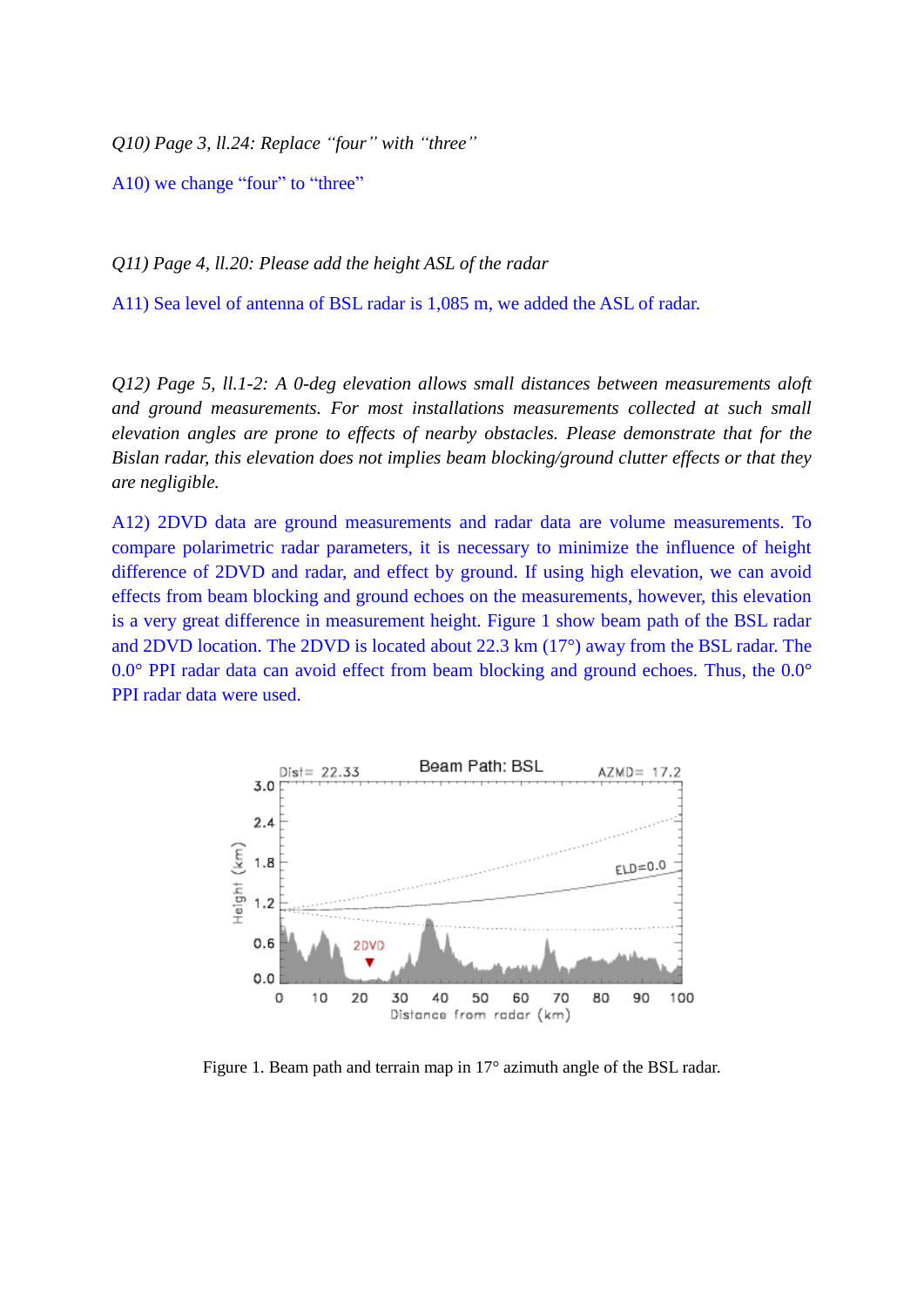*Q13) Page 5, ll.2-5: Please explain how averaging of PHIdp is obtained.*

A13) We were wrong description, so the manuscript has been revised as follows.  $\Phi_{DP}$  is measured by radar, and  $K_{DP}$  was calculated from the filtered  $\Phi_{DP}$  ( $\Phi_{DP}$  unfolding and FIR (Finite Impulse Response) filter were applied to the  $\Phi_{DP}$  measurement data)

*Before*

"The  $Z_H$ ,  $Z_{DR}$ ,  $\Phi_{DP}$ , and  $\rho_{hv}$  radar parameters were averaged ..."

*After*

"The  $Z_H$  and  $Z_{DR}$  radar parameters were averaged ..."

*Q14) Page 5, ll.21: What does it mean "beyond the normal distribution"?*

A14) "beyond the normal distribution….." sentence has been revised as follows:

*Before*

"Some of the outliers of fall velocity and oblateness distribution were beyond the normal distribution"

*After*

"Some particles have fall velocities beyond the terminal velocity of large raindrops.

*Q15) Page 6, ll.10-11: Why do Authors use the velocity-size relation by Brandes et al. (2002) and Atlas et al. (1973) to filter 2DVD measurements? Note that, starting from 2DVD counts, such relation is not necessary for computing R.*

A15) Atlas et al. (1973) fall velocity relation is derived as an exponential formula, and Brandes et al. (2002) fall velocity relation is computed as a polynomial function. For this reason, Brandes et al. (2002) relation is widely used for calculation of rain rates from the 2DVD data.

A number of hydrometeor fall velocity outliers measured by the 2DVD. Some particles have velocities well beyond the terminal velocity ( $\approx$  12 m/s) of large raindrops (Kruger and krajewski, 2002). Therefore, we applied velocity-based filtering to reduce the effect of instrument errors. We use Atlas et al. (1973) fall velocity formula. This velocity relation has been widely used in many previous studies. In addition, the Atlas et al. (1973) velocity formula is used as a reference relation for comparison with measurement 2DVD data. Therefore, we use Atals et al. (1973) velocity model to filter the 2DVD data.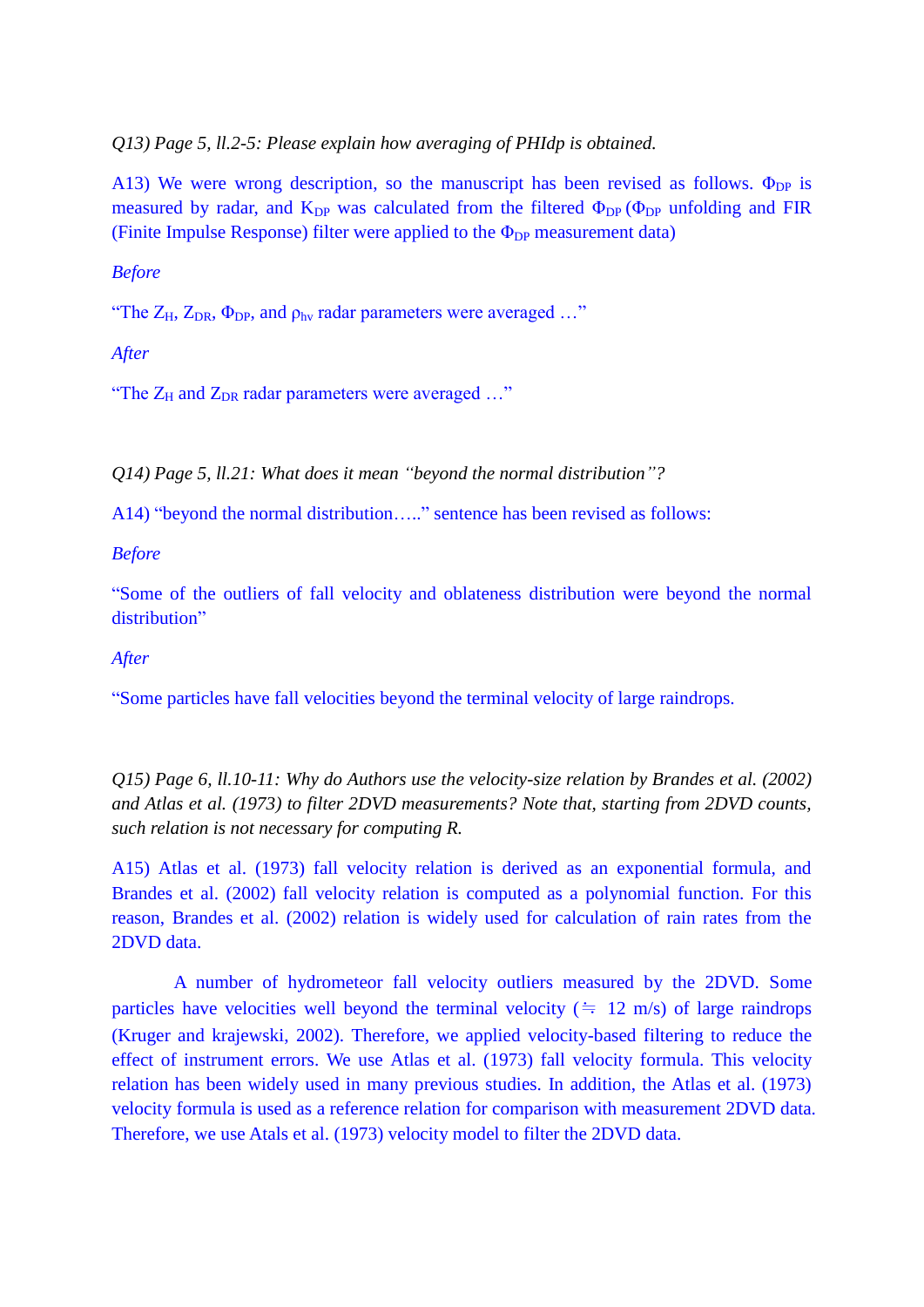*Q16) Page 7, Section "Raindrop axis ratio": There are a number of questions about the fitting (4). First, what is the accuracy of the fitting. Second, is this fitting more appropriate for certain events (i.e. is there an event-by-event variation?).*

A16) *∙ First, what is the accuracy of the fitting*<sup>⇒</sup> We derived new raindrop axis ratio relation using 2DVD measurement. For reliability of the 2DVD data, we apply to the velocity-based filter for remove drop outliers (Thurai and Bringi, 2005), and compared the rain rate calculated from the 2DVD data to collocated rain gauges measurement. In addition, the oblateness data corresponding to raindrop diameters smaller than 0.5 mm were removed when we derived the new axis-ratio relation. Also, although the measured maximum diameter from the 2DVD could reach about 8.0 mm, the fitting was established to within 7 mm in order to obtain accurate information from the appropriate data.

In order to produce the mean axis-ratio relation, a various fitting methods such as linear and polynomial (twice-, third-, fourth-order) fit were tried. As a result, the third-order polynomial relation was the most suitable for the observation data. For instance, as the raindrop size increased, the difference of raindrop size from the linear and twice-, fourthorder polynomial fit increased when compared with the 2DVD measurement data.

*∙ Second, is this fitting more appropriate for certain events*<sup>⇒</sup> The mean raindrop axis-ratio relation is based on measurement data collected by 2DVD, a total of 33 rainfall events were used for deriving the empirical relation. The dataset consisted of 15 stratiform rainfall events, 12 convective rainfall events, and 6 mixed (str/con) rainfall events with 17,618 min DSD samples. The majority of rainfall events have 0-5 mm raindrop diameter. Comparison results according to rainfall type, the derived relation was appropriate in all rainfall types. There are no significant differences between the rainfall types.

However, Marzuki et al. (2013) derive axis-ratio relation for stratiform, mixed stratiform/convective and shallow convective. According to paper, axis ratio of deep convective is slightly larger than for other rain types.

*Marzuki, M., Randeu, W. L., Kozu, T., Shimomai, T., Hashiguchi, H., and Schonhuber, M.: Raindrop axis ratios, fall velocities and size distribution over Sumatra from 2D-Video Disdrometer measurement, Atmos, Res., 119, 23-37, 2013.*

*Q17) Page 7, Section "Disdrometer-rainfall algorithms"*: I think it is more appropriate to  $Z_h$ ,  $Z_{DR}$ ,  $K_{DP}$  "variables" or "measurements" instead of "parameters"

A17) As your comment, we change "parameters" to "variables"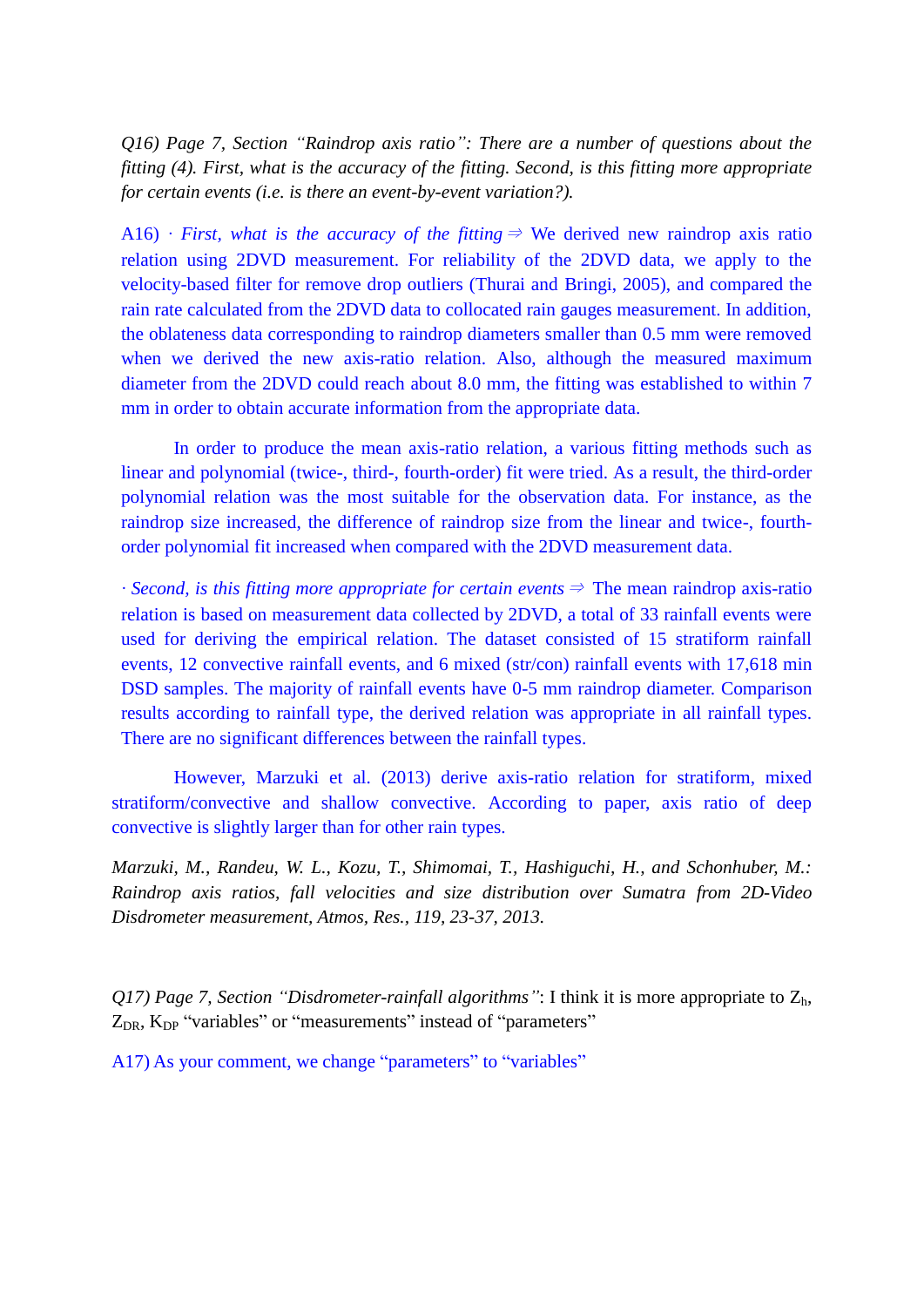*Q18) Page 8, ll.12: Likely values of mean and standard deviation are switched.*

A18) I'd appreciate your input on this. The manuscript has been revised as follow:

*After*

"The terms  $\overline{\emptyset}$  and  $\sigma$  are assumed to be 0° and 7°, respectively.

*Q19) Page 9, Section 3.4: What is the point of using light rain? ZDR near zero?. Please explain. What is the accuracy expected with this calibration?*

A19) We chose a continuous rainfall event for the continuity of measurement data, and we also use stable light rainfall event in order to avoid the impact of the unstable rain (e.g. convective, short observation of time of storms, beginning or an end of the storms).

The BSL radar measured  $Z_H$  and  $Z_{DR}$  can be compared with theoretical  $Z_H-Z_{DR}$  relation (derived by disdormeter) to verify the measurement data. Comparison result of  $Z_{DR}$  using the theoretical  $Z_H-Z_{DR}$  relation, the measured  $Z_H$  and  $Z_{DR}$  showed a substantially lower than theoretical  $Z_H$  and  $Z_{DR}$ . Thus, the determination of the calibration bias of  $Z_H$  and  $Z_{DR}$  is essential to improve the accuracy of radar rainfall estimation.

*Q20) Page 10: "Variability of DSD in rainfall estimation" I would like to see also some relative performance factors, such as the ratio of RMSE and average value of R.*

A20) To investigate the variability of DSD in rainfall estimation, R derived from observed DSDs of 17,618 min are compared with R<sup>e</sup> estimated from combinations of polarimetric measurement (Figure 6). All derived relationships and statistics are shown in Table 3. The mean absolute error (MAE), the root-mean-square error (RMSE), and correlation coefficient (Corr.) are used for evaluating the DSD variability. And the 17,618 min DSD data used here is 2DVD measurement data during 2011 to 2012.

*Q21) Page 10, ll.21: Corr=0.1??*

A21) The manuscript has been revised as follows:  $0.10 \Rightarrow 1.00$ 

*Q22) Page 11, ll.3:"A summary of…" The beaviour of the different algorithms with intrinsic dual-pol measurements is what is expected (e.g. Bringi and Chandrasekar, 2001). What is strange is that only R(KDP, ZDR) takes advantage from the new shape-size relation.*

A22) ∙First ⇒ As your comments, we added the following sentence and reference. "The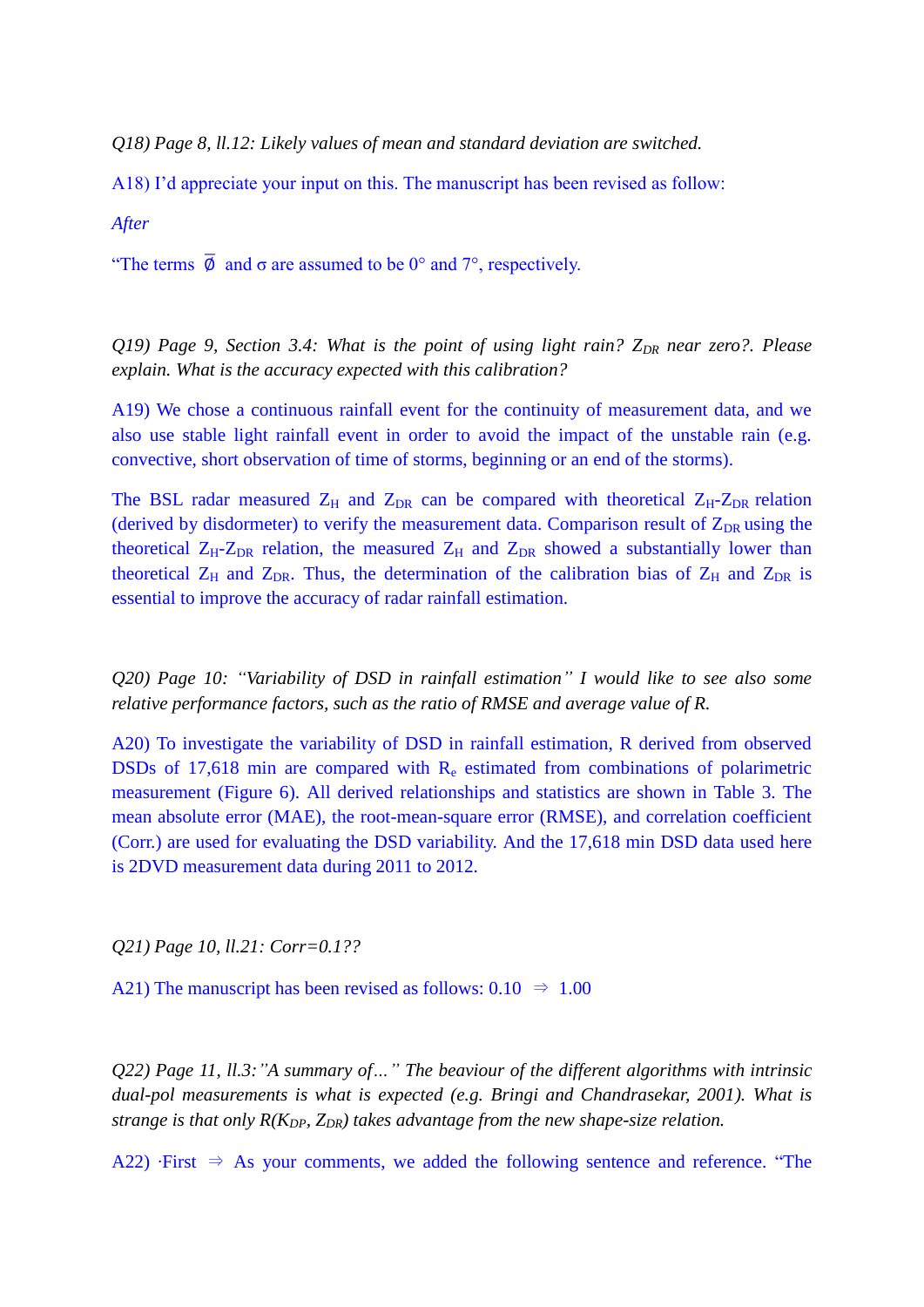reflectivity factor is affected by the absolute calibration error, and it require accurate knowledge of the radar constant. The differential reflectivity is independent of absolute radar calibration. Therefore it can be measured without begin affected by absolute calibration errors. However,  $Z_{DR}$ -based algorithm needs to be used in conjunction with  $Z_h$  or  $K_{DP}$ , because  $Z_{DR}$ is a relative power measurement. Unlike  $Z_h$  and  $Z_{DR}$ ,  $K_{DP}$  is independent of the absolute calibration error, attenuation because it is related to the phase shift of the electromagnetic wave. However,  $K_{DP}$  is relatively noisy in light rain (low rain rate). Thus, the pros and cons of each polarimetric variable translate into the error of rainfall algorithms (Bringi and Chandrasekar, 2001)."

 $\cdot$ Second  $\Rightarrow$  R(K<sub>DP</sub>, Z<sub>DR</sub>) is showing good results on 2DVD rainfall estimation when using new mean axis-ratio relation. These results are influenced by the variability of DSDs, and the effect of the DSD variability is declined in rainfall estimation with the  $R(K_{DP})$  or  $R(K_{DP}, Z_{DR})$ than that with the  $R(Z_h)$ . But, the accuracy of the rainfall estimation declined when the  $K_{DP}$ parameter was used for radar rainfall estimation. Whereas  $R(Z_H, Z_{DR})$  is showing best performances on radar rainfall estimation. This was because  $K_{DP}$  measured by radar is noisy in low rain rate.

Using the polarimetric parameter  $K_{DP}$ , the accuracy of the radar rainfall estimation is improved in rain estimation with the Pruppacher and Beard (1970) than that with the new axis ratio. According to Marzuki et al. (2013), when inferring rainfall from  $K_{DP}$  measured by dual-polarization radar, it is useful to have a linear equation between the mean axis ratio and drop diameter. In addition, raindrop shapes are influenced by the temperature and pressure (Beard and Chuang 1987), and drop shape differences can be seen by the measurement errors, drop oscillation, dataset and fitting method (Thurai and Bringi 2005).

*Q23) Page 11, ll.21-22: now, it is R(ZH, ZDR) the best algorithm and is the only one that take advantage from new shape-size relation. This is also not surprisingly. A simple exercise consisting in adding a properly modeled error to intrinsic measurements would reveal how algorithms are sensitive to random measurement fluctuation and/or calibration biases (see again Bringi and Chandrasekar, 2001). The bad performance of R(KDP, ZDR) can be ascribed to the an unappropriate K<sub>DP</sub> estimation (see the increase in the error of radar R(K<sub>DP</sub>). From figure 7 compared with figure 6, I would expect worst MAE and RMSE values than those in Table 3. Finally, it is not clear to me whether Zh and/or ZDR bias correction was applied or not here.*

A23) The invaluable comments help improve our manuscript. However, the purpose of this study was to examine the performance of polarimetric rainfall algorithm according to raindrop shapes. So, various errors such as radar measurement errors and error due to the parametric form (R) were equally applied to the algorithms. I appreciate the suggestion and we'll consider it in future research. And Table 4 is the uncorrected result, and the Table 5 shows the results of applying the daily  $Z_H$  and  $Z_{DR}$  biases.